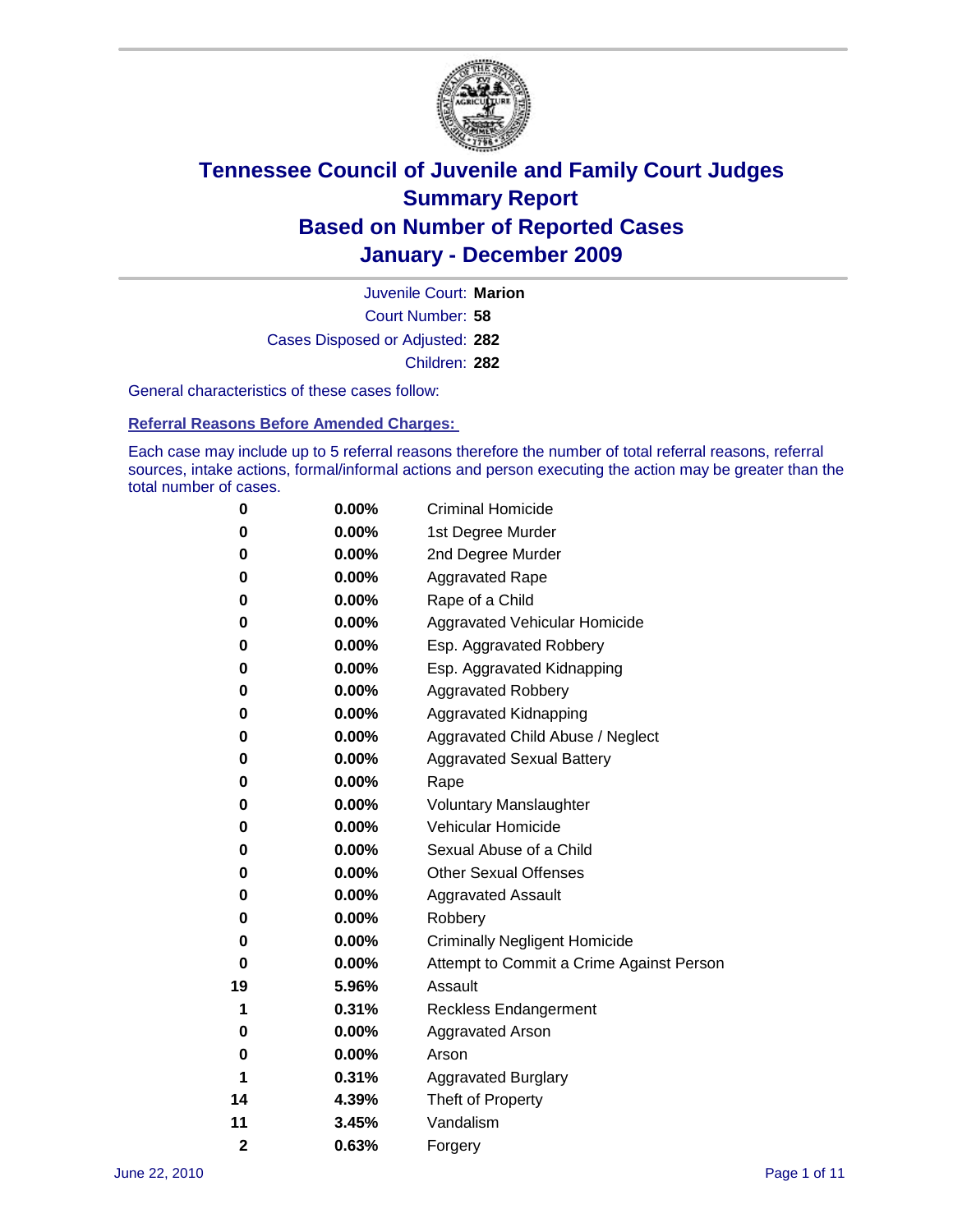

Court Number: **58** Juvenile Court: **Marion** Cases Disposed or Adjusted: **282** Children: **282**

#### **Referral Reasons Before Amended Charges:**

Each case may include up to 5 referral reasons therefore the number of total referral reasons, referral sources, intake actions, formal/informal actions and person executing the action may be greater than the total number of cases.

| 0  | 0.00%  | <b>Worthless Checks</b>                                     |
|----|--------|-------------------------------------------------------------|
| 0  | 0.00%  | Illegal Possession / Fraudulent Use of Credit / Debit Cards |
| 2  | 0.63%  | <b>Burglary</b>                                             |
| 0  | 0.00%  | Unauthorized Use of a Vehicle                               |
| 0  | 0.00%  | <b>Cruelty to Animals</b>                                   |
| 0  | 0.00%  | Sale of Controlled Substances                               |
| 1  | 0.31%  | <b>Other Drug Offenses</b>                                  |
| 8  | 2.51%  | Possession of Controlled Substances                         |
| 0  | 0.00%  | <b>Criminal Attempt</b>                                     |
| 2  | 0.63%  | Carrying Weapons on School Property                         |
| 0  | 0.00%  | Unlawful Carrying / Possession of a Weapon                  |
| 2  | 0.63%  | <b>Evading Arrest</b>                                       |
| 0  | 0.00%  | Escape                                                      |
| 2  | 0.63%  | Driving Under Influence (DUI)                               |
| 13 | 4.08%  | Possession / Consumption of Alcohol                         |
| 0  | 0.00%  | Resisting Stop, Frisk, Halt, Arrest or Search               |
| 0  | 0.00%  | <b>Aggravated Criminal Trespass</b>                         |
| 1  | 0.31%  | Harassment                                                  |
| 0  | 0.00%  | Failure to Appear                                           |
| 0  | 0.00%  | Filing a False Police Report                                |
| 0  | 0.00%  | Criminal Impersonation                                      |
| 9  | 2.82%  | <b>Disorderly Conduct</b>                                   |
| 2  | 0.63%  | <b>Criminal Trespass</b>                                    |
| 1  | 0.31%  | <b>Public Intoxication</b>                                  |
| 0  | 0.00%  | Gambling                                                    |
| 36 | 11.29% | <b>Traffic</b>                                              |
| 0  | 0.00%  | <b>Local Ordinances</b>                                     |
| 5  | 1.57%  | Violation of Wildlife Regulations                           |
| 0  | 0.00%  | Contempt of Court                                           |
| 9  | 2.82%  | Violation of Probation                                      |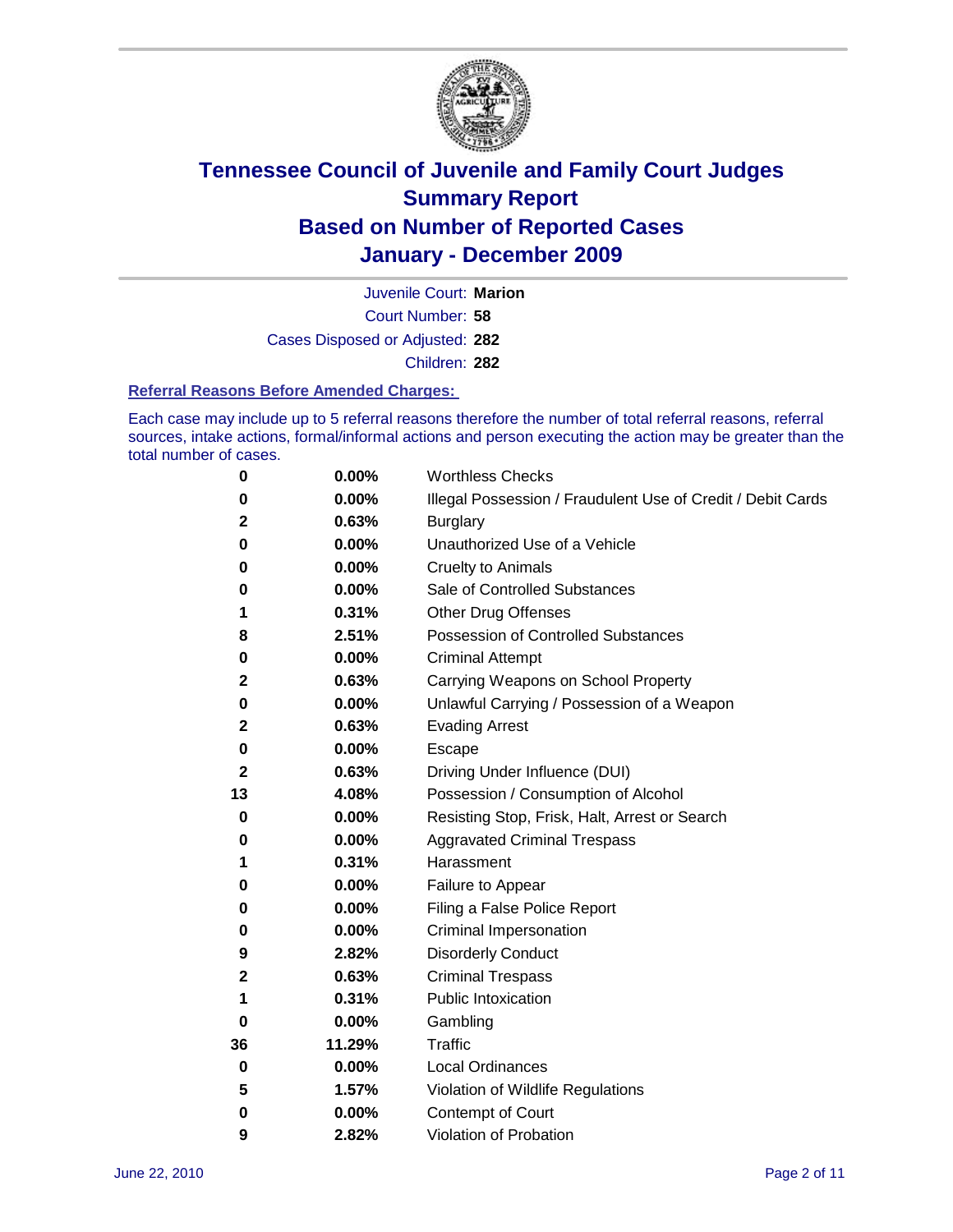

Court Number: **58** Juvenile Court: **Marion** Cases Disposed or Adjusted: **282** Children: **282**

#### **Referral Reasons Before Amended Charges:**

Each case may include up to 5 referral reasons therefore the number of total referral reasons, referral sources, intake actions, formal/informal actions and person executing the action may be greater than the total number of cases.

| 319      | 100.00%  | <b>Total Referrals</b>                 |
|----------|----------|----------------------------------------|
| 2        | 0.63%    | Other                                  |
| 0        | 0.00%    | <b>Consent to Marry</b>                |
| 0        | 0.00%    | <b>Request for Medical Treatment</b>   |
| 1        | 0.31%    | <b>Child Support</b>                   |
| 0        | 0.00%    | Paternity / Legitimation               |
| 0        | 0.00%    | Visitation                             |
| 57       | 17.87%   | Custody                                |
| 0        | $0.00\%$ | <b>Foster Care Review</b>              |
| 33       | 10.34%   | <b>Administrative Review</b>           |
| 1        | 0.31%    | <b>Judicial Review</b>                 |
| 0        | 0.00%    | Violation of Informal Adjustment       |
| 0        | 0.00%    | <b>Violation of Pretrial Diversion</b> |
| 0        | 0.00%    | <b>Termination of Parental Rights</b>  |
| 8        | 2.51%    | Dependency / Neglect                   |
| $\bf{0}$ | 0.00%    | <b>Physically Abused Child</b>         |
| 0        | 0.00%    | Sexually Abused Child                  |
| 0        | 0.00%    | <b>Violation of Curfew</b>             |
| $\bf{0}$ | 0.00%    | Violation of a Valid Court Order       |
| 2        | 0.63%    | Possession of Tobacco Products         |
| 0        | 0.00%    | Out-of-State Runaway                   |
| 3        | 0.94%    | In-State Runaway                       |
| 44       | 13.79%   | Unruly Behavior<br>Truancy             |
| 27       | 8.46%    |                                        |
| 0        | 0.00%    | Violation of Aftercare                 |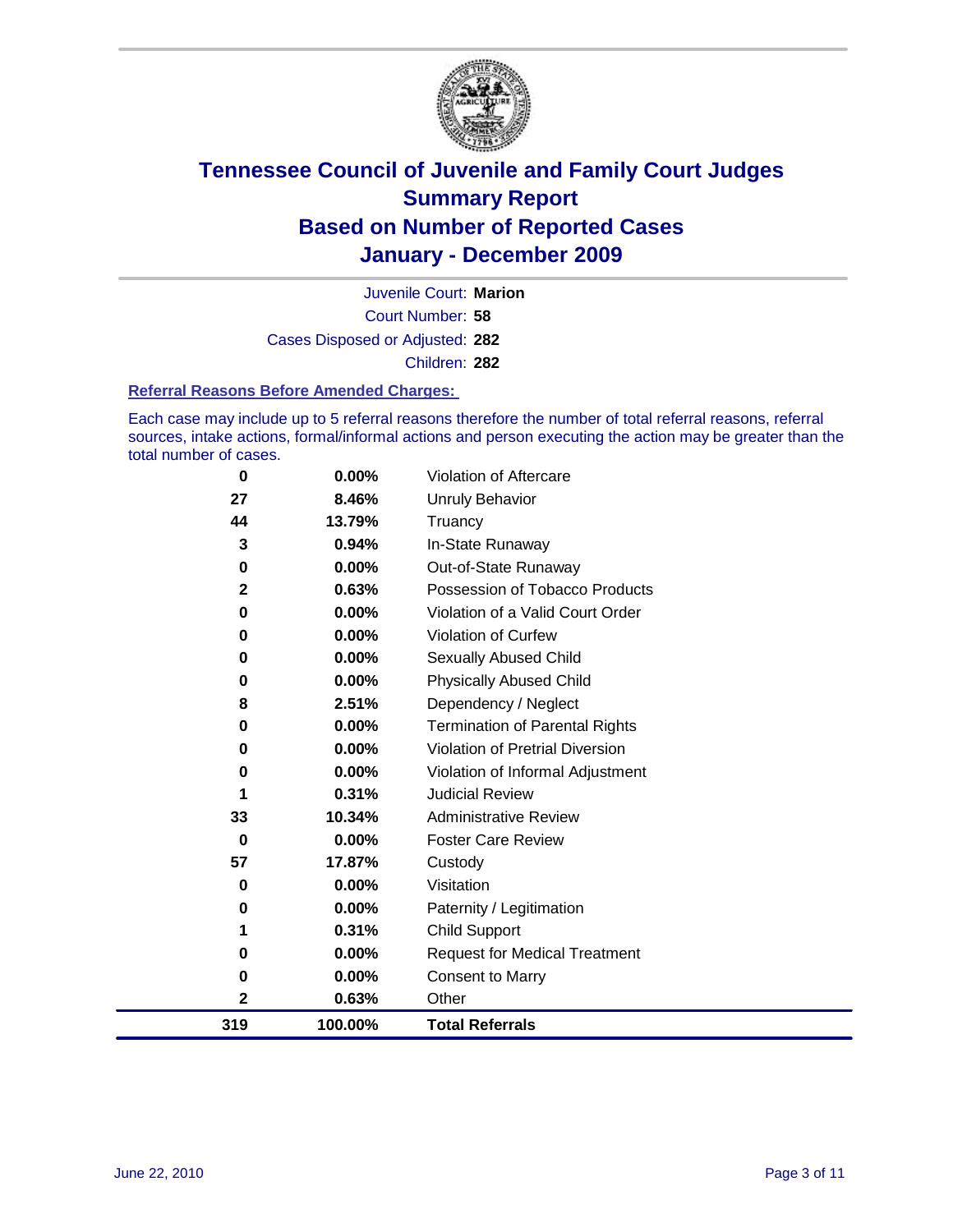

| Juvenile Court: Marion          |         |                                   |  |
|---------------------------------|---------|-----------------------------------|--|
| Court Number: 58                |         |                                   |  |
| Cases Disposed or Adjusted: 282 |         |                                   |  |
|                                 |         | Children: 282                     |  |
| <b>Referral Sources: 1</b>      |         |                                   |  |
| 113                             | 35.42%  | Law Enforcement                   |  |
| 22                              | 6.90%   | Parents                           |  |
| 24                              | 7.52%   | <b>Relatives</b>                  |  |
| $\bf{0}$                        | 0.00%   | Self                              |  |
| 52                              | 16.30%  | School                            |  |
| $\overline{7}$                  | 2.19%   | <b>CSA</b>                        |  |
| 65                              | 20.38%  | <b>DCS</b>                        |  |
| 9                               | 2.82%   | <b>Other State Department</b>     |  |
| 0                               | 0.00%   | <b>District Attorney's Office</b> |  |
| 3                               | 0.94%   | <b>Court Staff</b>                |  |
| $\mathbf 0$                     | 0.00%   | Social Agency                     |  |
| 0                               | 0.00%   | <b>Other Court</b>                |  |
| 24                              | 7.52%   | Victim                            |  |
| 0                               | 0.00%   | Child & Parent                    |  |
| $\mathbf 0$                     | 0.00%   | Hospital                          |  |
| 0                               | 0.00%   | Unknown                           |  |
| 0                               | 0.00%   | Other                             |  |
| 319                             | 100.00% | <b>Total Referral Sources</b>     |  |
|                                 |         |                                   |  |

### **Age of Child at Referral: 2**

| 282      | 100.00% | <b>Total Child Count</b> |
|----------|---------|--------------------------|
| $\bf{0}$ | 0.00%   | <b>Unknown</b>           |
| 0        | 0.00%   | Ages 19 and Over         |
| 86       | 30.50%  | Ages 17 through 18       |
| 113      | 40.07%  | Ages 15 through 16       |
| 32       | 11.35%  | Ages 13 through 14       |
| 4        | 1.42%   | Ages 11 through 12       |
| 47       | 16.67%  | Ages 10 and Under        |
|          |         |                          |

<sup>1</sup> If different than number of Referral Reasons (319), verify accuracy of your court's data.

<sup>2</sup> One child could be counted in multiple categories, verify accuracy of your court's data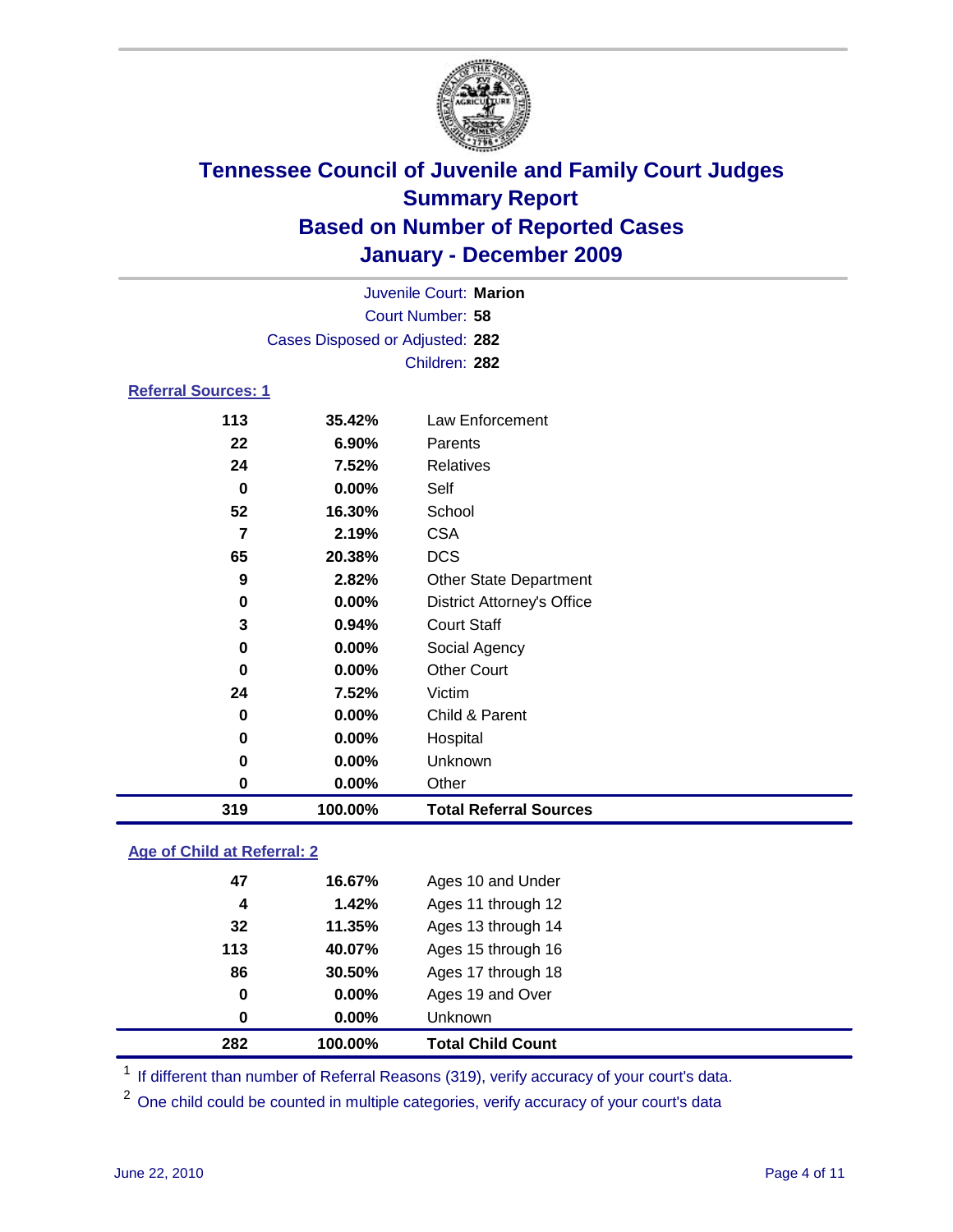

| Juvenile Court: Marion                     |                                 |                          |  |  |  |
|--------------------------------------------|---------------------------------|--------------------------|--|--|--|
|                                            | Court Number: 58                |                          |  |  |  |
|                                            | Cases Disposed or Adjusted: 282 |                          |  |  |  |
|                                            |                                 | Children: 282            |  |  |  |
| Sex of Child: 1                            |                                 |                          |  |  |  |
| 163                                        | 57.80%                          | Male                     |  |  |  |
| 119                                        | 42.20%                          | Female                   |  |  |  |
| $\mathbf 0$                                | 0.00%                           | Unknown                  |  |  |  |
| 282                                        | 100.00%                         | <b>Total Child Count</b> |  |  |  |
| Race of Child: 1                           |                                 |                          |  |  |  |
| 258                                        | 91.49%                          | White                    |  |  |  |
| 24                                         | 8.51%                           | African American         |  |  |  |
| $\mathbf 0$<br>0.00%                       |                                 | Native American          |  |  |  |
| 0.00%<br>0                                 |                                 | Asian                    |  |  |  |
| 0                                          | 0.00%                           | Mixed                    |  |  |  |
| $\mathbf 0$                                | 0.00%                           | Unknown                  |  |  |  |
| 282                                        | 100.00%                         | <b>Total Child Count</b> |  |  |  |
| <b>Hispanic Origin: 1</b>                  |                                 |                          |  |  |  |
| 14                                         | 4.96%                           | Yes                      |  |  |  |
| 268                                        | 95.04%                          | No                       |  |  |  |
| $\mathbf 0$                                | 0.00%                           | Unknown                  |  |  |  |
| 282                                        | 100.00%                         | <b>Total Child Count</b> |  |  |  |
| <b>School Enrollment of Children: 1</b>    |                                 |                          |  |  |  |
| 257                                        | 91.13%                          | Yes                      |  |  |  |
| 25                                         | 8.87%                           | No                       |  |  |  |
| $\mathbf 0$                                | 0.00%                           | Unknown                  |  |  |  |
| 282<br>100.00%<br><b>Total Child Count</b> |                                 |                          |  |  |  |

One child could be counted in multiple categories, verify accuracy of your court's data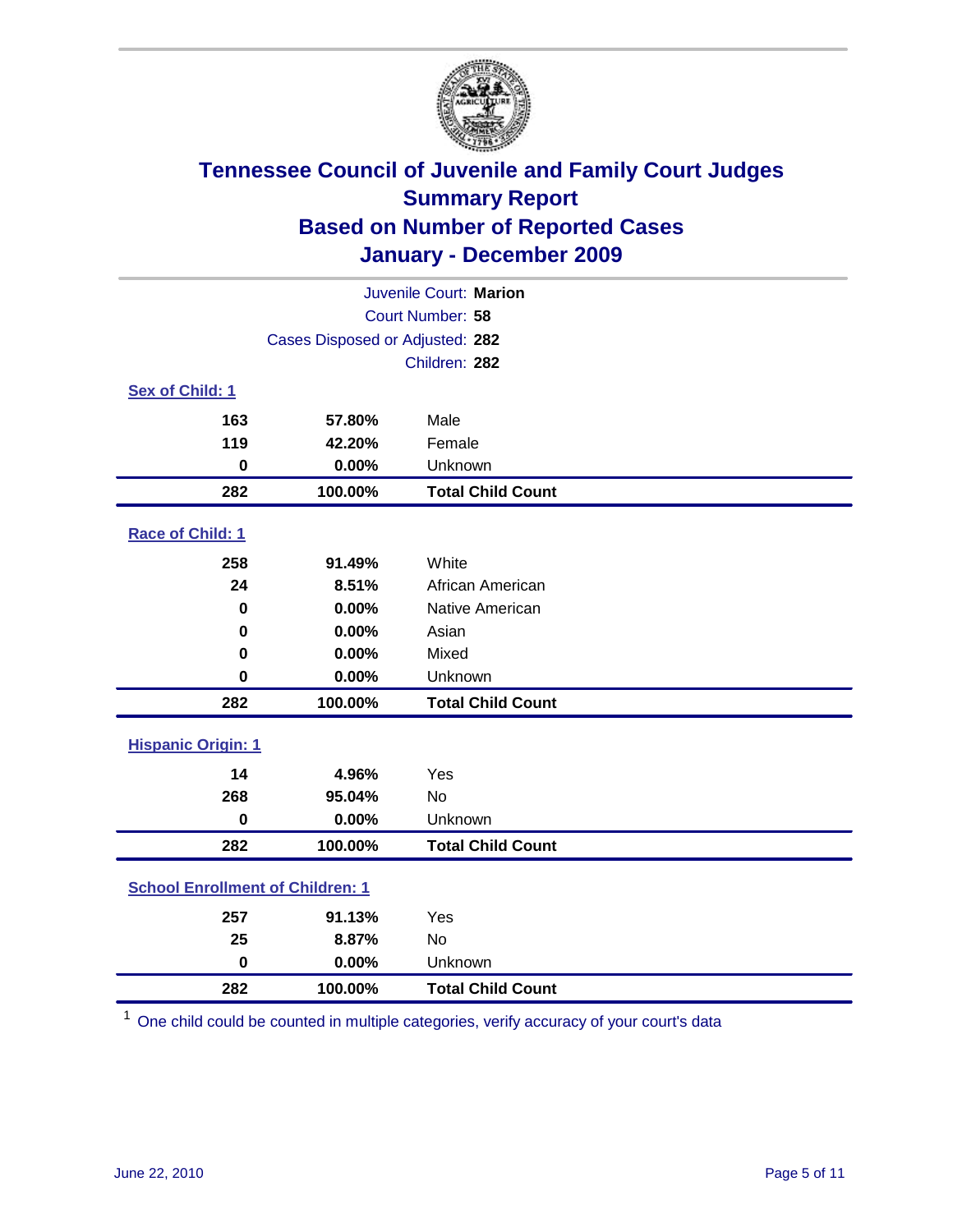

Court Number: **58** Juvenile Court: **Marion** Cases Disposed or Adjusted: **282** Children: **282**

### **Living Arrangement of Child at Time of Referral: 1**

| 282 | 100.00%  | <b>Total Child Count</b>     |
|-----|----------|------------------------------|
| 1   | 0.35%    | Other                        |
| 2   | 0.71%    | Unknown                      |
| 1   | 0.35%    | Independent                  |
| 0   | 0.00%    | In an Institution            |
| 0   | $0.00\%$ | In a Residential Center      |
| 0   | 0.00%    | In a Group Home              |
| 44  | 15.60%   | With Foster Family           |
| 0   | 0.00%    | With Adoptive Parents        |
| 55  | 19.50%   | <b>With Relatives</b>        |
| 16  | 5.67%    | With Father                  |
| 77  | 27.30%   | With Mother                  |
| 5   | $1.77\%$ | With Mother and Stepfather   |
| 2   | 0.71%    | With Father and Stepmother   |
| 79  | 28.01%   | With Both Biological Parents |
|     |          |                              |

#### **Type of Detention: 2**

| 282 | 100.00%       |                | <b>Total Detention Count</b> |
|-----|---------------|----------------|------------------------------|
|     | 1             | 0.35%<br>Other |                              |
| 278 | 98.58%        |                | Does Not Apply               |
|     | 0<br>$0.00\%$ |                | Unknown                      |
|     | 0             | $0.00\%$       | Psychiatric Hospital         |
|     | 1             | 0.35%          | Jail - No Separation         |
|     | 0             | $0.00\%$       | Jail - Partial Separation    |
|     | $0.00\%$<br>0 |                | Jail - Complete Separation   |
|     | 1             | 0.35%          | Juvenile Detention Facility  |
|     | 1             | 0.35%          | Non-Secure Placement         |
|     |               |                |                              |

<sup>1</sup> One child could be counted in multiple categories, verify accuracy of your court's data

<sup>2</sup> If different than number of Cases (282) verify accuracy of your court's data.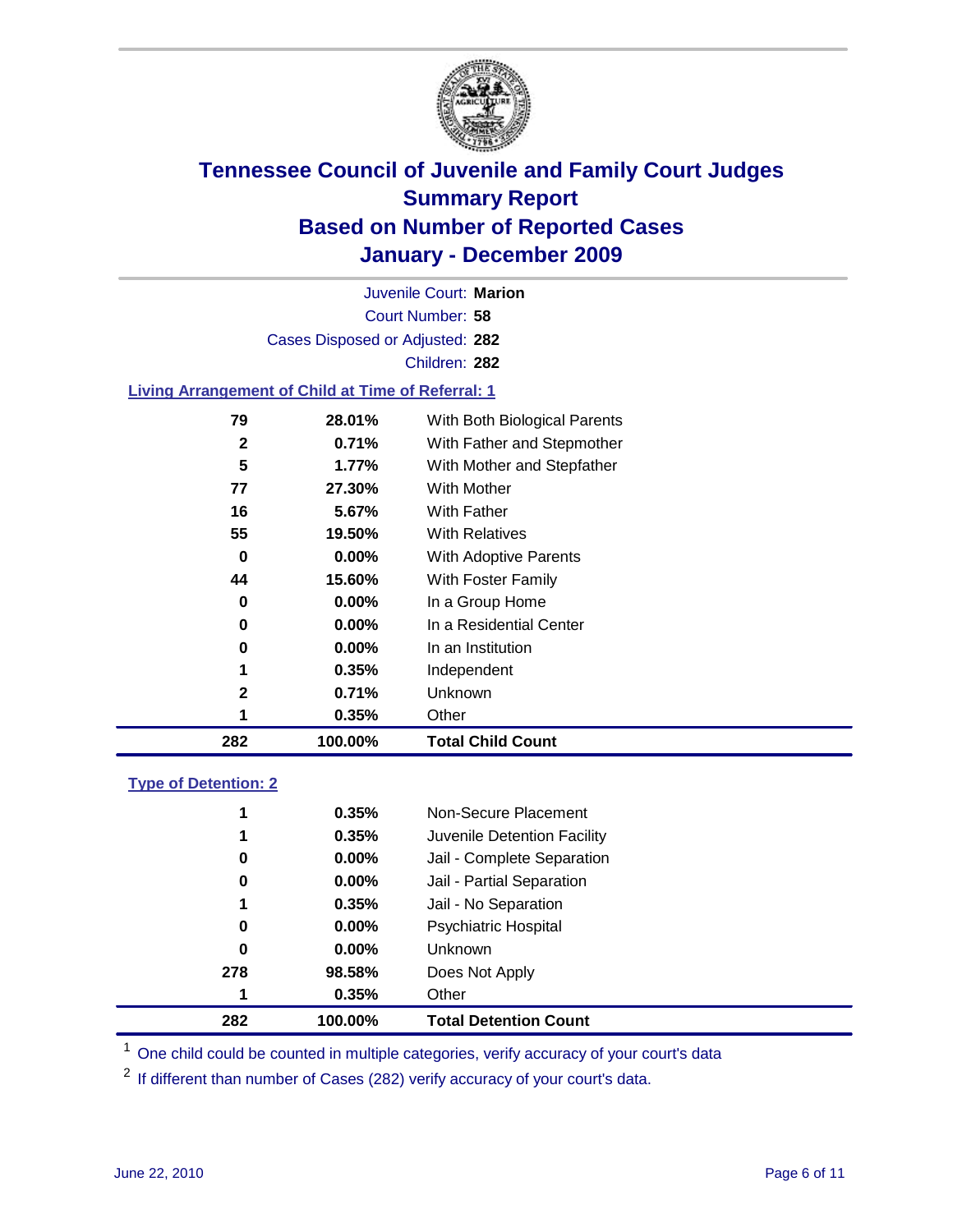

|                          | Juvenile Court: Marion                             |                                     |  |  |  |  |
|--------------------------|----------------------------------------------------|-------------------------------------|--|--|--|--|
|                          | Court Number: 58                                   |                                     |  |  |  |  |
|                          | Cases Disposed or Adjusted: 282                    |                                     |  |  |  |  |
|                          |                                                    | Children: 282                       |  |  |  |  |
|                          | <b>Placement After Secure Detention Hearing: 1</b> |                                     |  |  |  |  |
| 0                        | 0.00%<br>Returned to Prior Living Arrangement      |                                     |  |  |  |  |
| 1                        | 0.35%                                              | Juvenile Detention Facility         |  |  |  |  |
| 0                        | 0.00%                                              | Jail                                |  |  |  |  |
| $\bf{0}$                 | $0.00\%$                                           | Shelter / Group Home                |  |  |  |  |
| 3                        | 1.06%                                              | <b>Foster Family Home</b>           |  |  |  |  |
| 0                        | 0.00%                                              | Psychiatric Hospital                |  |  |  |  |
| 0                        | 0.00%                                              | Unknown                             |  |  |  |  |
| 277<br>98.23%            |                                                    | Does Not Apply                      |  |  |  |  |
| 0.35%<br>1<br>Other      |                                                    |                                     |  |  |  |  |
| 282                      | 100.00%                                            | <b>Total Placement Count</b>        |  |  |  |  |
|                          |                                                    |                                     |  |  |  |  |
| <b>Intake Actions: 2</b> |                                                    |                                     |  |  |  |  |
| 318                      | 99.69%                                             | <b>Petition Filed</b>               |  |  |  |  |
| 1                        | 0.31%                                              | <b>Motion Filed</b>                 |  |  |  |  |
| $\bf{0}$                 | 0.00%                                              | <b>Citation Processed</b>           |  |  |  |  |
| 0                        | 0.00%                                              | Notification of Paternity Processed |  |  |  |  |
| $\mathbf 0$              | 0.00%                                              | Scheduling of Judicial Review       |  |  |  |  |
| $\bf{0}$                 | 0.00%                                              | Scheduling of Administrative Review |  |  |  |  |
| 0                        | 0.00%                                              | Scheduling of Foster Care Review    |  |  |  |  |
| 0                        | 0.00%                                              | Unknown                             |  |  |  |  |
| 0                        | 0.00%                                              | Does Not Apply                      |  |  |  |  |
| 0                        | 0.00%                                              | Other                               |  |  |  |  |
| 319                      | 100.00%                                            | <b>Total Intake Count</b>           |  |  |  |  |

<sup>1</sup> If different than number of Cases (282) verify accuracy of your court's data.

<sup>2</sup> If different than number of Referral Reasons (319), verify accuracy of your court's data.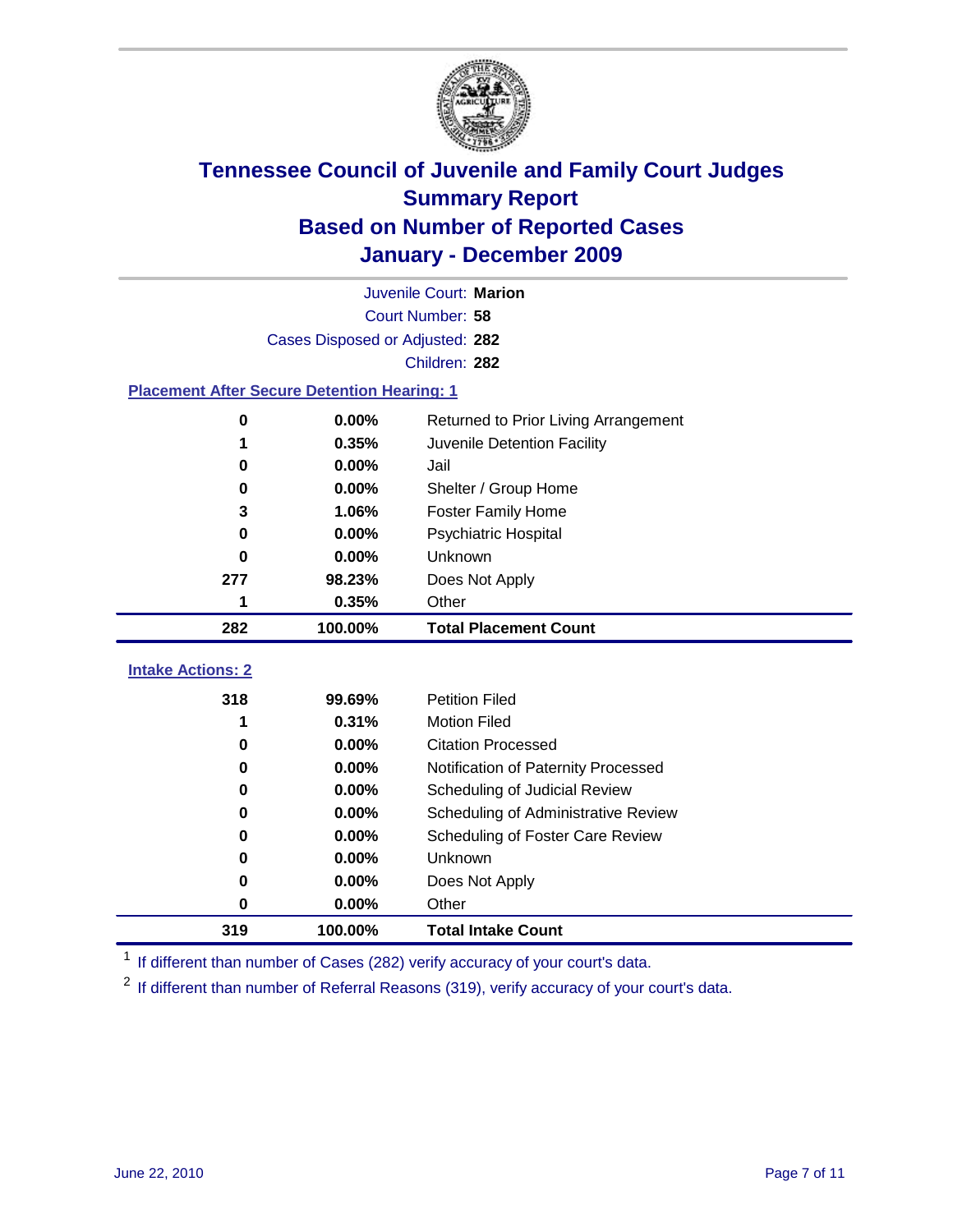

Court Number: **58** Juvenile Court: **Marion** Cases Disposed or Adjusted: **282** Children: **282**

### **Last Grade Completed by Child: 1**

| 282          | 100.00%  | <b>Total Child Count</b>     |
|--------------|----------|------------------------------|
| $\bf{0}$     | $0.00\%$ | Other                        |
| 31           | 10.99%   | Unknown                      |
| 0            | 0.00%    | <b>Never Attended School</b> |
| $\bf{0}$     | 0.00%    | Graduated                    |
| 0            | 0.00%    | <b>GED</b>                   |
| 0            | 0.00%    | Non-Graded Special Ed        |
| $\bf{0}$     | 0.00%    | 12th Grade                   |
| 56           | 19.86%   | 11th Grade                   |
| 80           | 28.37%   | 10th Grade                   |
| 37           | 13.12%   | 9th Grade                    |
| 20           | 7.09%    | 8th Grade                    |
| 11           | 3.90%    | 7th Grade                    |
| 0            | 0.00%    | 6th Grade                    |
| 6            | 2.13%    | 5th Grade                    |
| 0            | 0.00%    | 4th Grade                    |
| 7            | 2.48%    | 3rd Grade                    |
| $\mathbf{2}$ | 0.71%    | 2nd Grade                    |
| 4            | 1.42%    | 1st Grade                    |
| 4            | 1.42%    | Kindergarten                 |
| $\mathbf 0$  | 0.00%    | Preschool                    |
| 24           | 8.51%    | Too Young for School         |

### **Enrolled in Special Education: 1**

| 282 | 100.00%  | <b>Total Child Count</b> |  |
|-----|----------|--------------------------|--|
| 19  | 6.74%    | Unknown                  |  |
| 236 | 83.69%   | No                       |  |
| 27  | $9.57\%$ | Yes                      |  |
|     |          |                          |  |

One child could be counted in multiple categories, verify accuracy of your court's data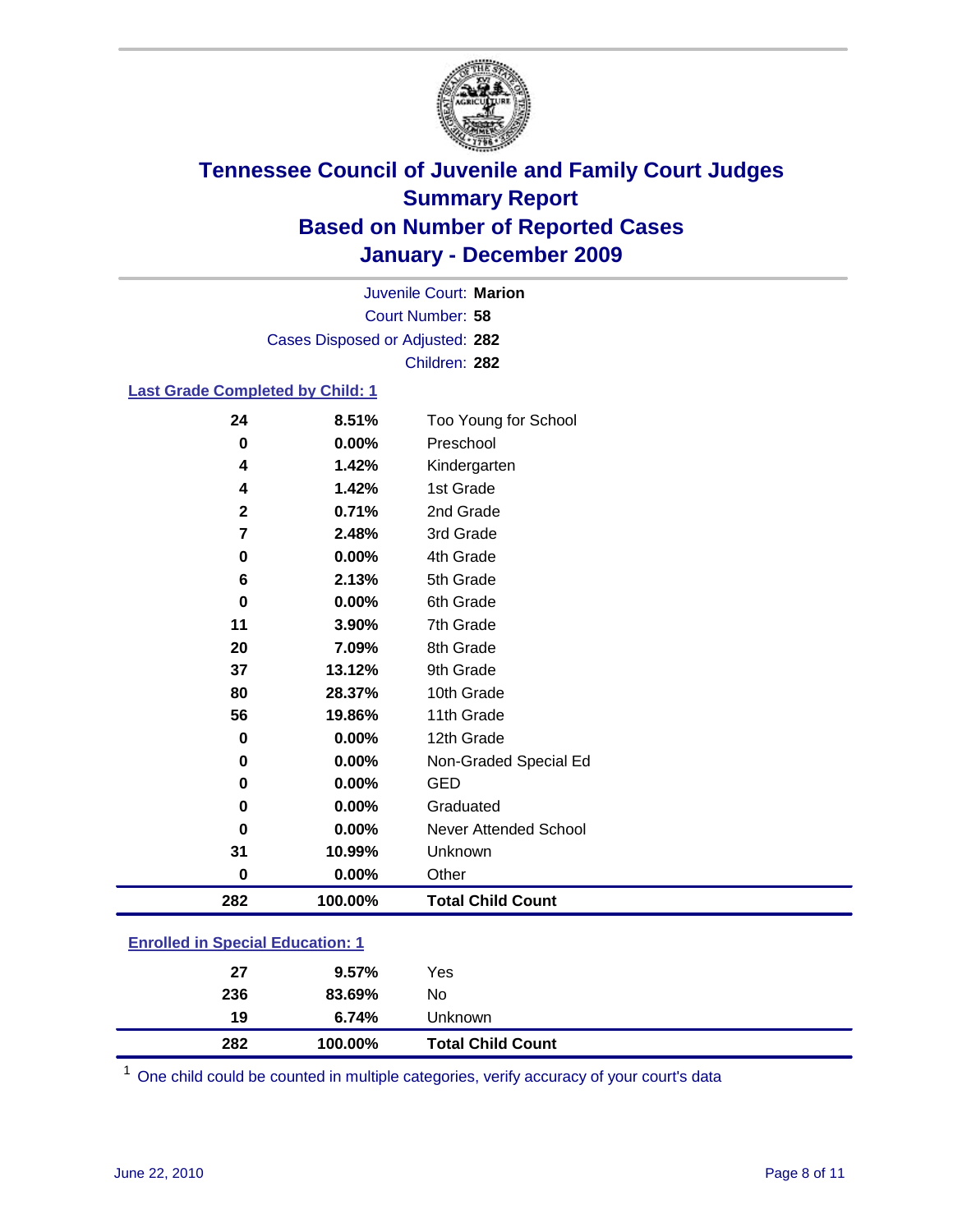

| Juvenile Court: Marion       |                                 |                           |  |  |
|------------------------------|---------------------------------|---------------------------|--|--|
|                              | Court Number: 58                |                           |  |  |
|                              | Cases Disposed or Adjusted: 282 |                           |  |  |
|                              |                                 | Children: 282             |  |  |
| <b>Action Executed By: 1</b> |                                 |                           |  |  |
| 319                          | 100.00%                         | Judge                     |  |  |
| 0                            | $0.00\%$                        | Referee                   |  |  |
| 0                            | $0.00\%$                        | <b>YSO</b>                |  |  |
| 0                            | 0.00%                           | Other                     |  |  |
| 0                            | 0.00%                           | Unknown                   |  |  |
| 319                          | 100.00%                         | <b>Total Action Count</b> |  |  |

### **Formal / Informal Actions: 1**

| 27  | 8.46%    | <b>Dismissed</b>                                 |
|-----|----------|--------------------------------------------------|
| 0   | $0.00\%$ | Retired / Nolle Prosequi                         |
| 78  | 24.45%   | <b>Complaint Substantiated Delinquent</b>        |
| 116 | 36.36%   | <b>Complaint Substantiated Status Offender</b>   |
| 2   | 0.63%    | <b>Complaint Substantiated Dependent/Neglect</b> |
| 0   | 0.00%    | <b>Complaint Substantiated Abused</b>            |
| 0   | $0.00\%$ | <b>Complaint Substantiated Mentally III</b>      |
| 1   | 0.31%    | Informal Adjustment                              |
| 0   | $0.00\%$ | <b>Pretrial Diversion</b>                        |
| 0   | $0.00\%$ | <b>Transfer to Adult Court Hearing</b>           |
| 0   | $0.00\%$ | Charges Cleared by Transfer to Adult Court       |
| 89  | 27.90%   | <b>Special Proceeding</b>                        |
| 6   | 1.88%    | <b>Review Concluded</b>                          |
| 0   | $0.00\%$ | Case Held Open                                   |
| 0   | $0.00\%$ | Other                                            |
| 0   | $0.00\%$ | <b>Unknown</b>                                   |
| 319 | 100.00%  | <b>Total Action Count</b>                        |

<sup>1</sup> If different than number of Referral Reasons (319), verify accuracy of your court's data.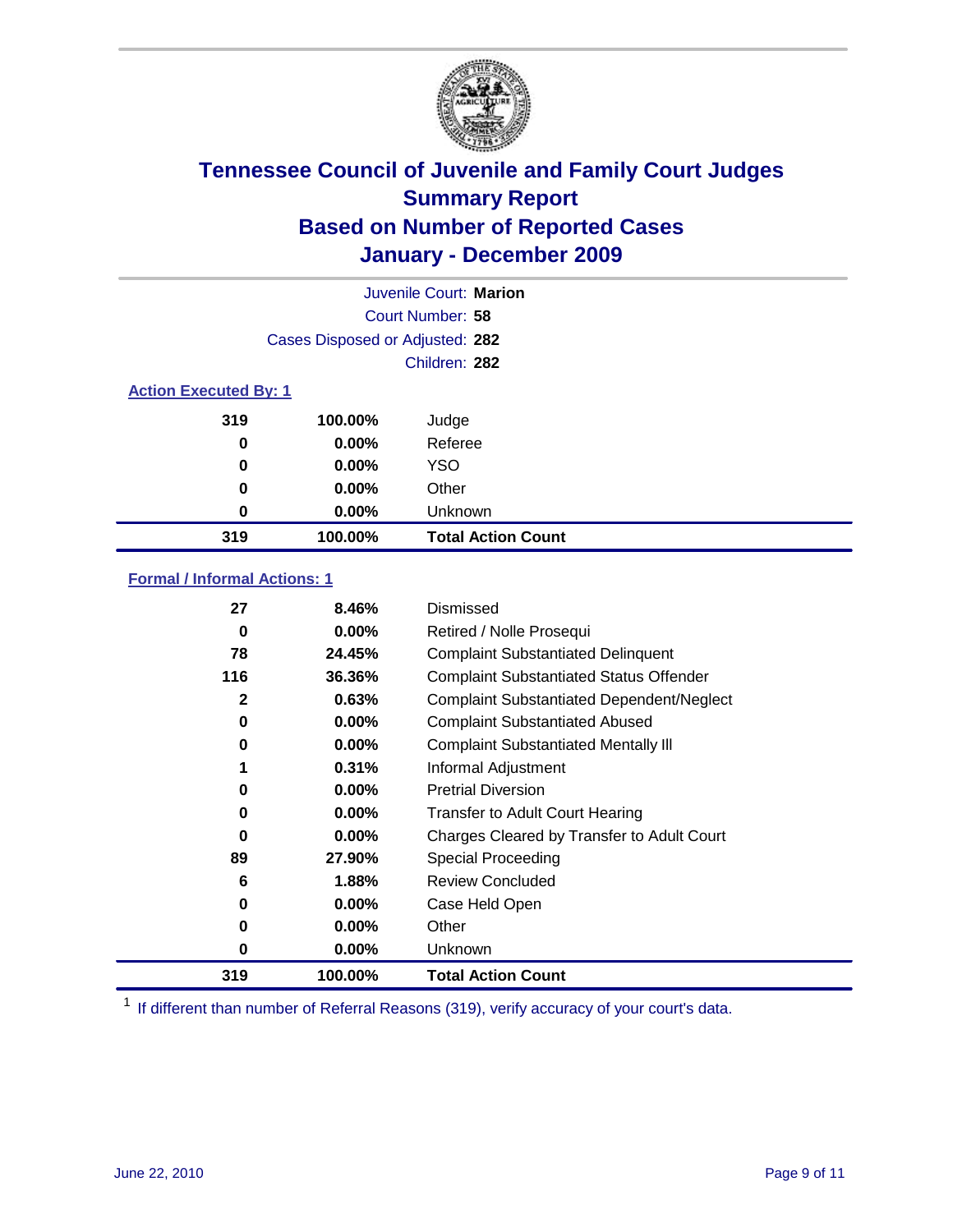

|                       |                                 | Juvenile Court: Marion                                |
|-----------------------|---------------------------------|-------------------------------------------------------|
|                       |                                 | <b>Court Number: 58</b>                               |
|                       | Cases Disposed or Adjusted: 282 |                                                       |
|                       |                                 | Children: 282                                         |
| <b>Case Outcomes:</b> |                                 | There can be multiple outcomes for one child or case. |
| 54                    | 14.32%                          | <b>Case Dismissed</b>                                 |
| 0                     | 0.00%                           | Case Retired or Nolle Prosequi                        |
| 4                     | 1.06%                           | Warned / Counseled                                    |
| 33                    | 8.75%                           | Held Open For Review                                  |
| 28                    | 7.43%                           | Supervision / Probation to Juvenile Court             |
| 0                     | 0.00%                           | <b>Probation to Parents</b>                           |
| 39                    | 10.34%                          | Referral to Another Entity for Supervision / Service  |
| 9                     | 2.39%                           | Referred for Mental Health Counseling                 |
| 2                     | 0.53%                           | Referred for Alcohol and Drug Counseling              |
| 1                     | 0.27%                           | <b>Referred to Alternative School</b>                 |
| 0                     | 0.00%                           | Referred to Private Child Agency                      |
| 8                     | 2.12%                           | Referred to Defensive Driving School                  |
| 0                     | 0.00%                           | Referred to Alcohol Safety School                     |
| 1                     | 0.27%                           | Referred to Juvenile Court Education-Based Program    |
| 1                     | 0.27%                           | Driver's License Held Informally                      |
| 1                     | 0.27%                           | <b>Voluntary Placement with DMHMR</b>                 |
| 0                     | 0.00%                           | <b>Private Mental Health Placement</b>                |
| 0                     | 0.00%                           | <b>Private MR Placement</b>                           |
| 6                     | 1.59%                           | Placement with City/County Agency/Facility            |
| 0                     | 0.00%                           | Placement with Relative / Other Individual            |
| 22                    | 5.84%                           | Fine                                                  |
| 32                    | 8.49%                           | <b>Public Service</b>                                 |
| 2                     | 0.53%                           | Restitution                                           |
| 1                     | 0.27%                           | <b>Runaway Returned</b>                               |
| 5                     | 1.33%                           | No Contact Order                                      |
| 0                     | 0.00%                           | Injunction Other than No Contact Order                |
| 0                     | 0.00%                           | <b>House Arrest</b>                                   |
| 0                     | $0.00\%$                        | <b>Court Defined Curfew</b>                           |
| 0                     | 0.00%                           | Dismissed from Informal Adjustment                    |
| 0                     | $0.00\%$                        | <b>Dismissed from Pretrial Diversion</b>              |
| 3                     | 0.80%                           | <b>Released from Probation</b>                        |
| 1                     | 0.27%                           | <b>Transferred to Adult Court</b>                     |
| 0                     | 0.00%                           | <b>DMHMR Involuntary Commitment</b>                   |